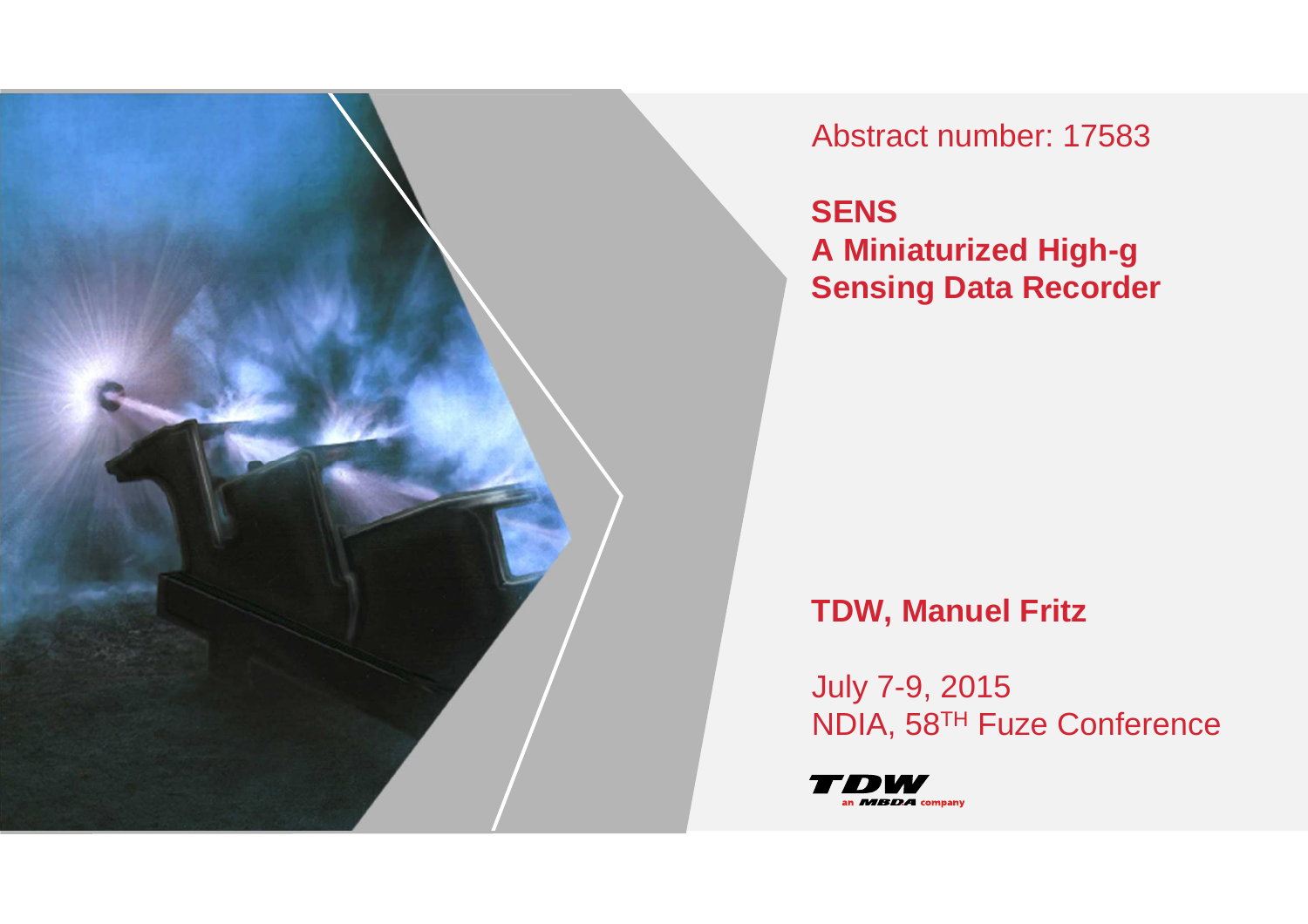

- 1) MBDA Group Structure
- 2) SENS Data Recorder Characteristics
- 3) SENS Software Features
- 4) Test Results and Applications
- 5) SENS Advancement
- 6) Conclusions

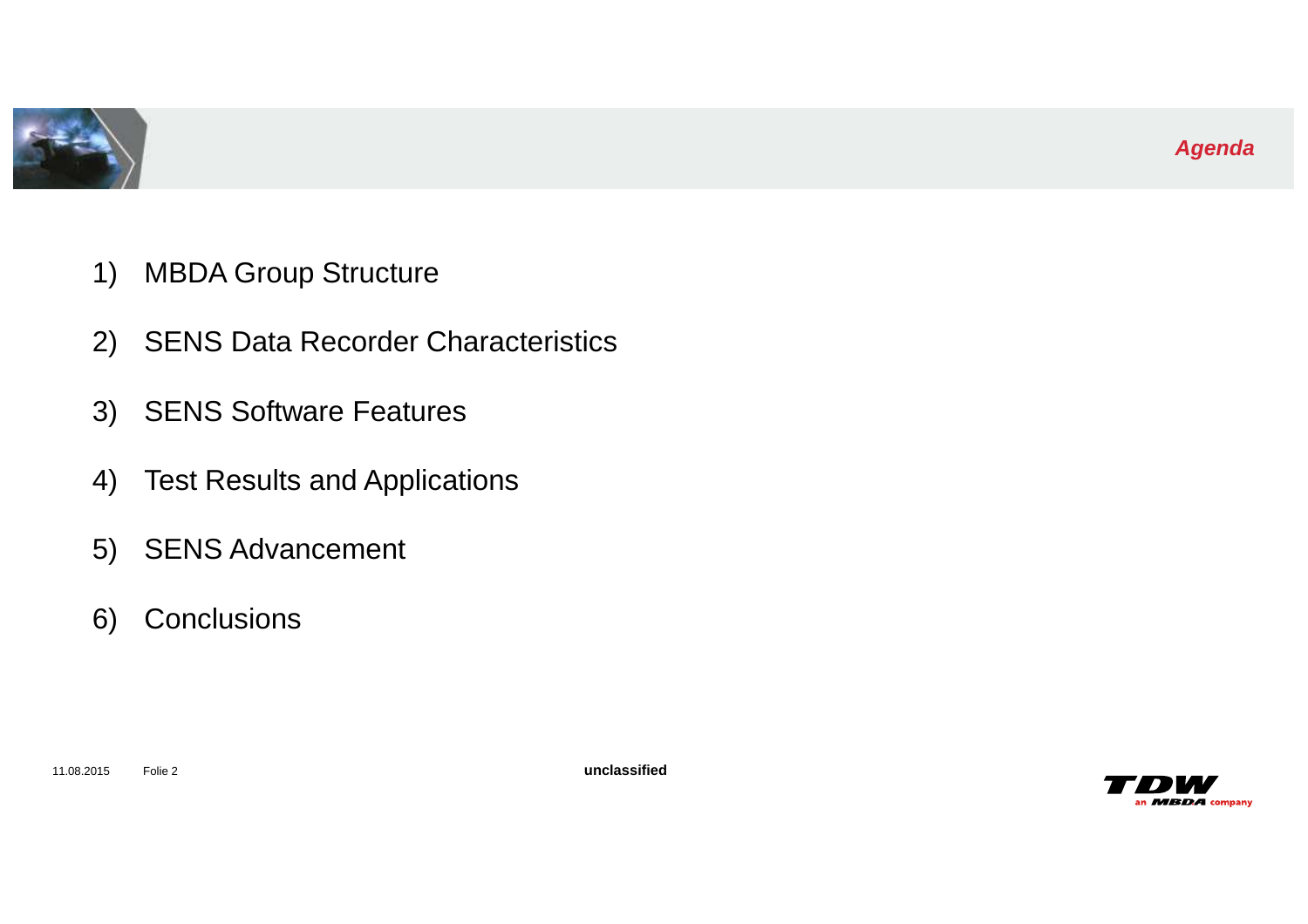

### **MBDA Group Structure**



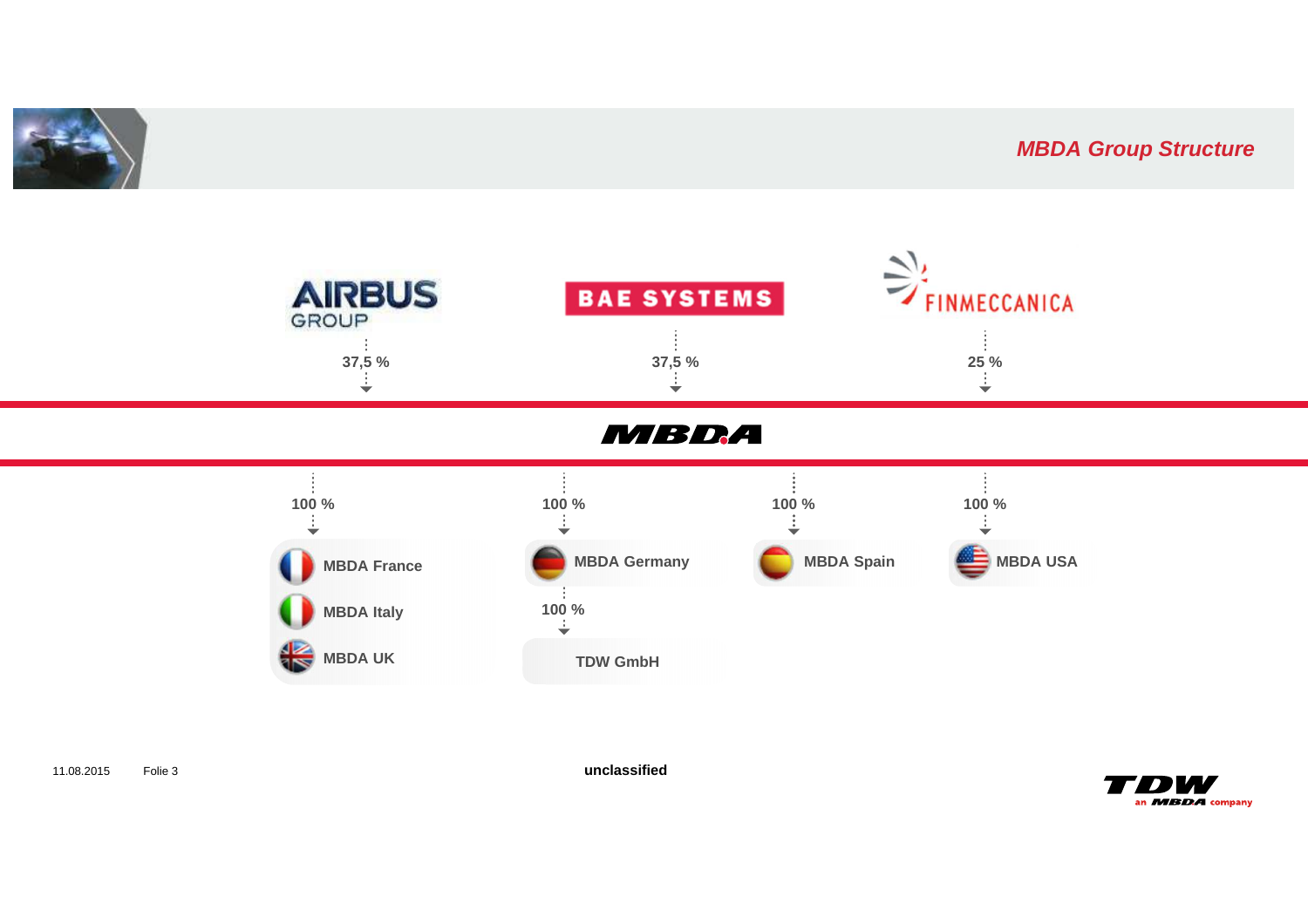### **SENS Data Recorder Characteristics**

- SENS key features
- Extremely miniaturized design
- High-shock <u>tested</u> up to 25.000 g in > 30 test campaigns
- Non-volatile memory
- Integrated accelerometers
- Easy and comfortable to use
- Ruggedized design based on
	- Small dimensions
	- Solid PCB
	- Robust joint between processor and PCB





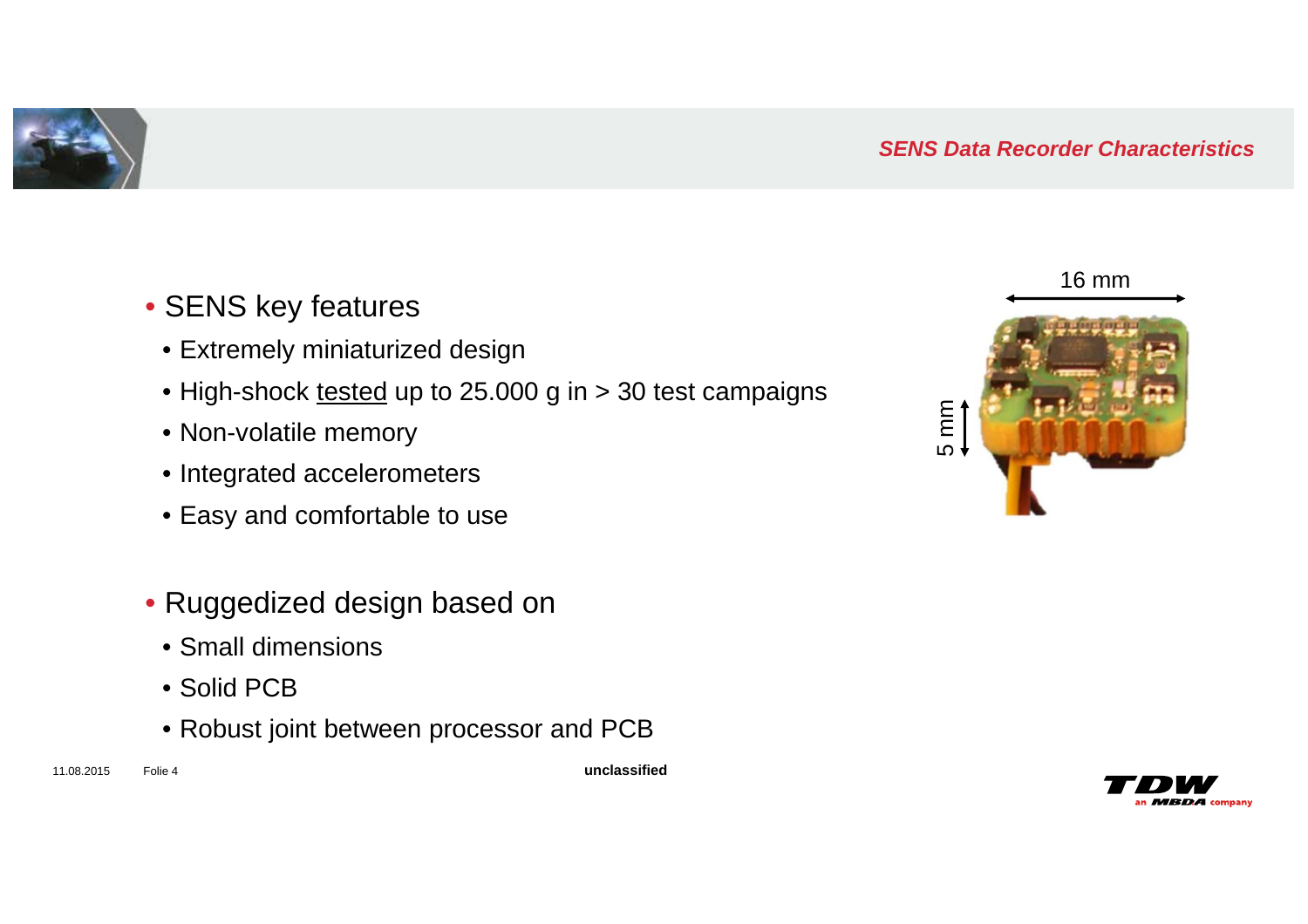

- Number of channels: up to 5 (analogue or digital)
- Resolution per channel: up to 10 Bit
- Storage volume: 512 kByte
- Pre-trigger storage: up to 256 samples
- Duration of recording:
	- 40 ms (w/o external capacitors)
	- Up to 5 sec. (with additional autarky ultracapacitors)
- Operation modes: master/slave
- To be triggered internal or external



11.08.2015 Folie 5

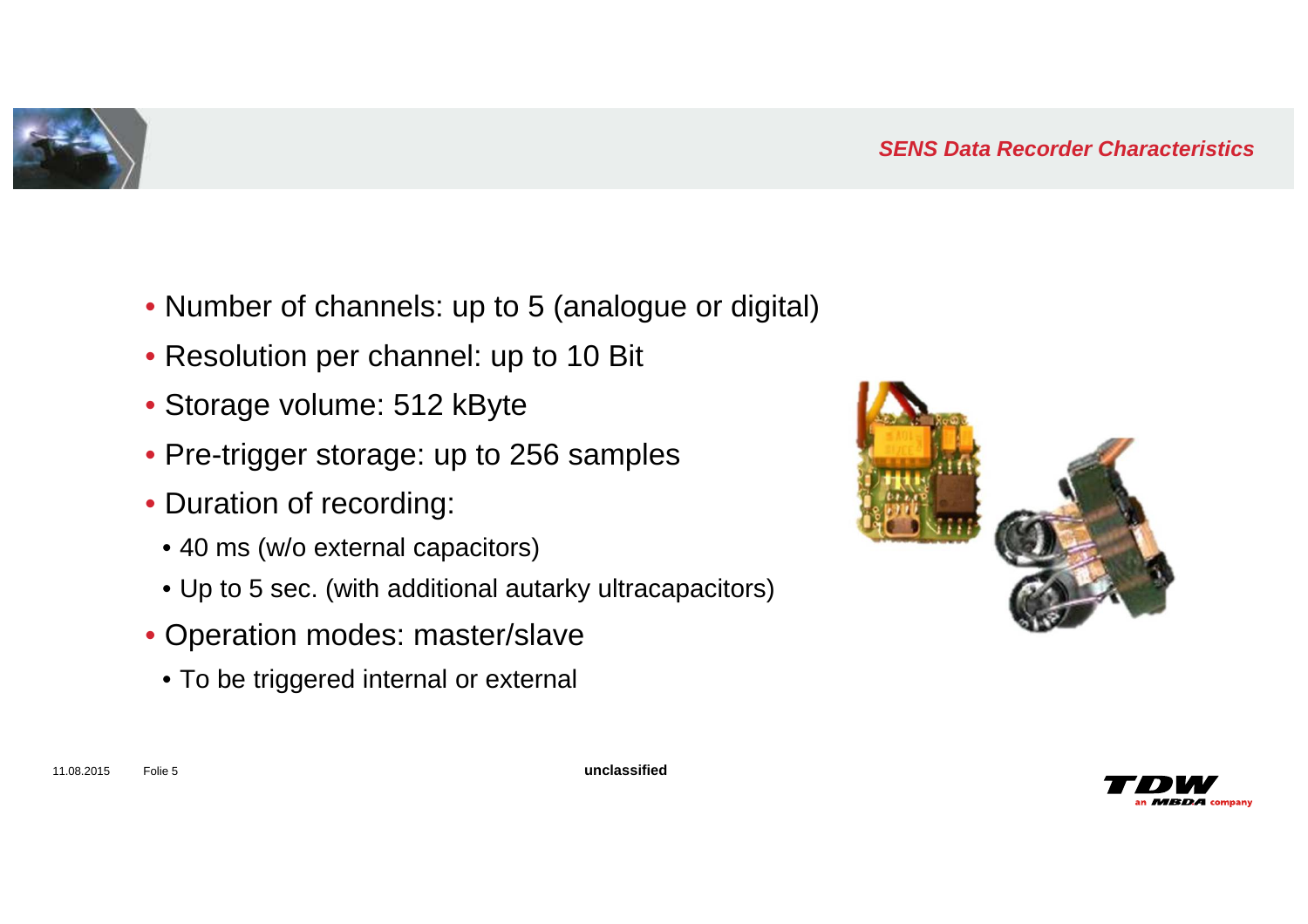

- Accelerometers:
- Piezo-resistive, e.g. by PCB
- Different types available
- Filter parameters adaptable for different ranges
- Measurement range up to 60.000 g
- Memory / Processor
- Sample rate: up to 10 µs (1 channel) or 140 µs (5 channels)
- Programming interface: RS232

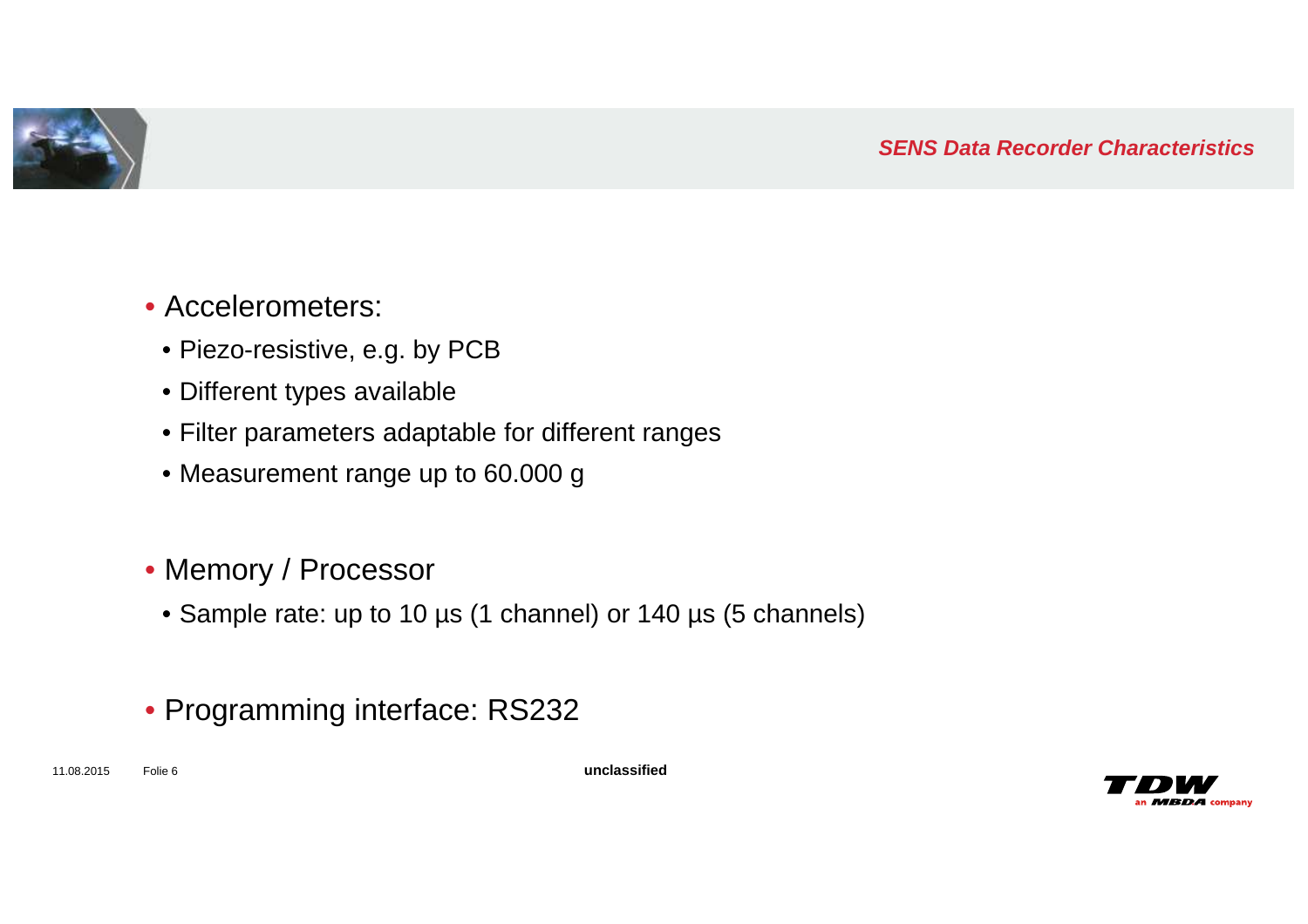#### **SENS Software**



- SENS software allows:
- Input of positive and negative trigger points
- Input of inactive time
- Surveillance of operation status
- Automatic interlock in order to avoid unintended overwriting of the memory
- Monitoring of all test signals
- Survey of firmware, serial numbers of electronic devices and of the sensors
- Manuel sequence control for tests in laboratory
- Graphic illustration of measured data
- Storage of all measured data as a text file
- Import options into other applications, e.g. EXCEL
- Flexible adaptation to test specific requirements

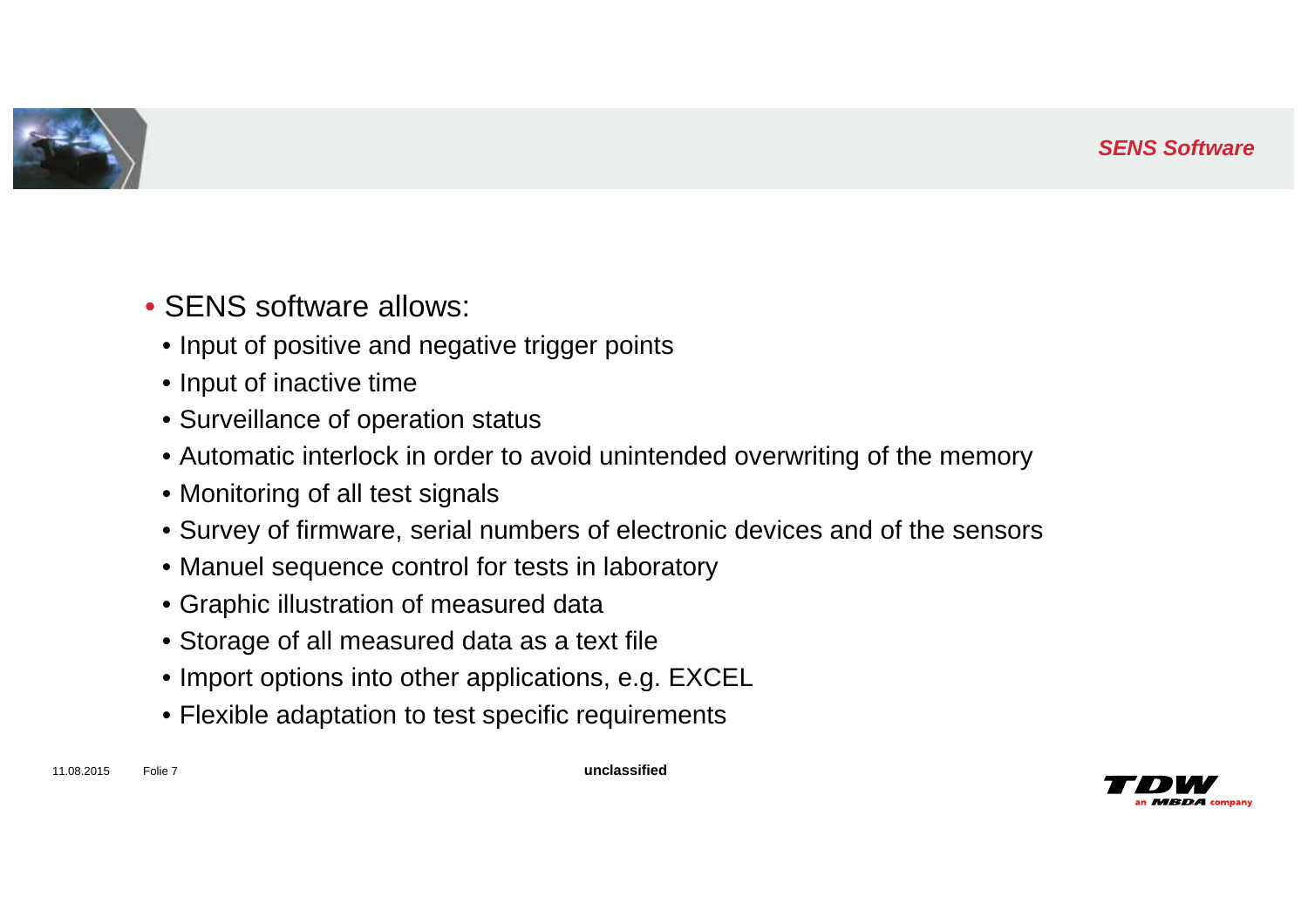

#### **SENS Software**



11.08.2015 Folie 8

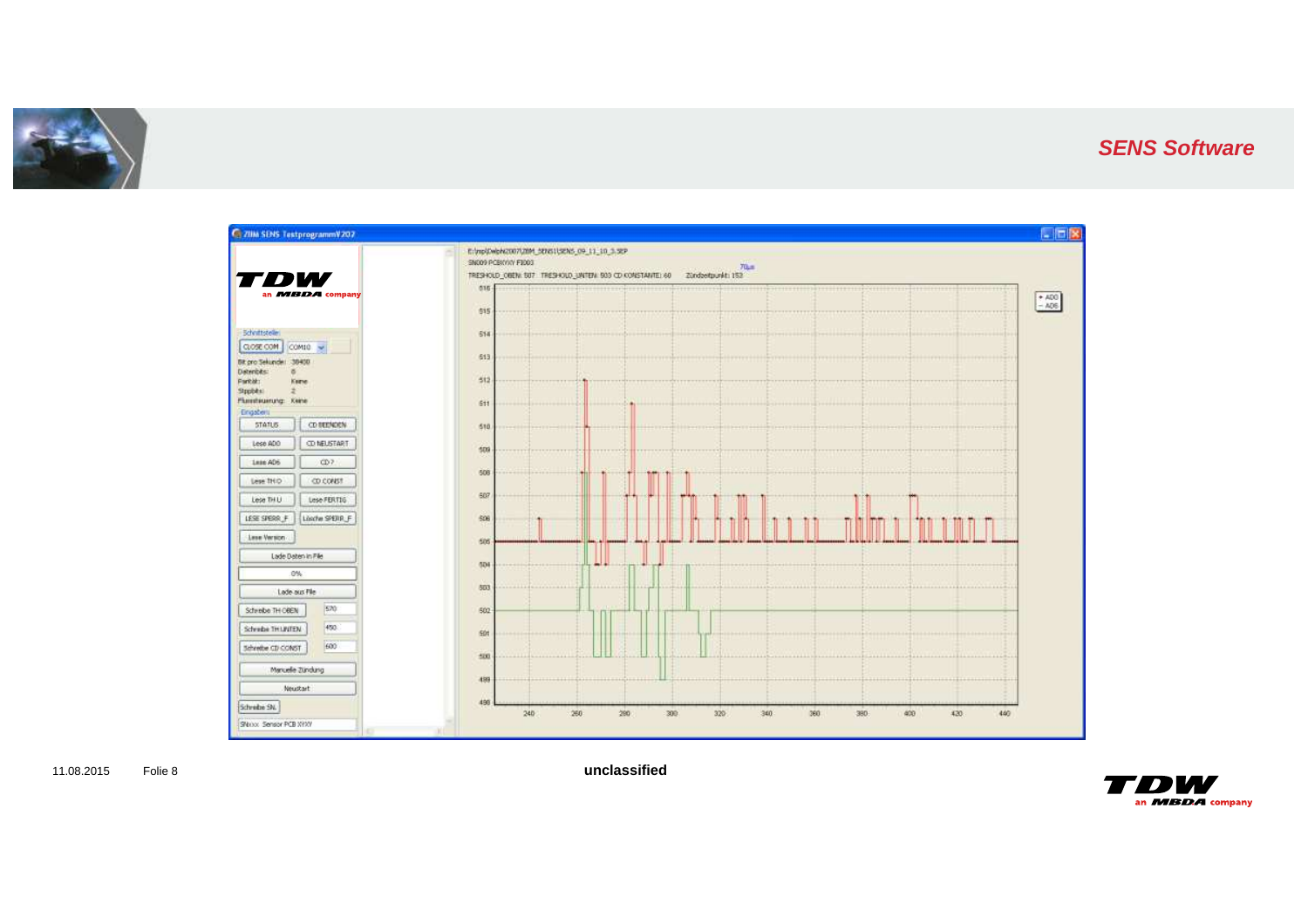





**unclassified**

11.08.2015 Folie 9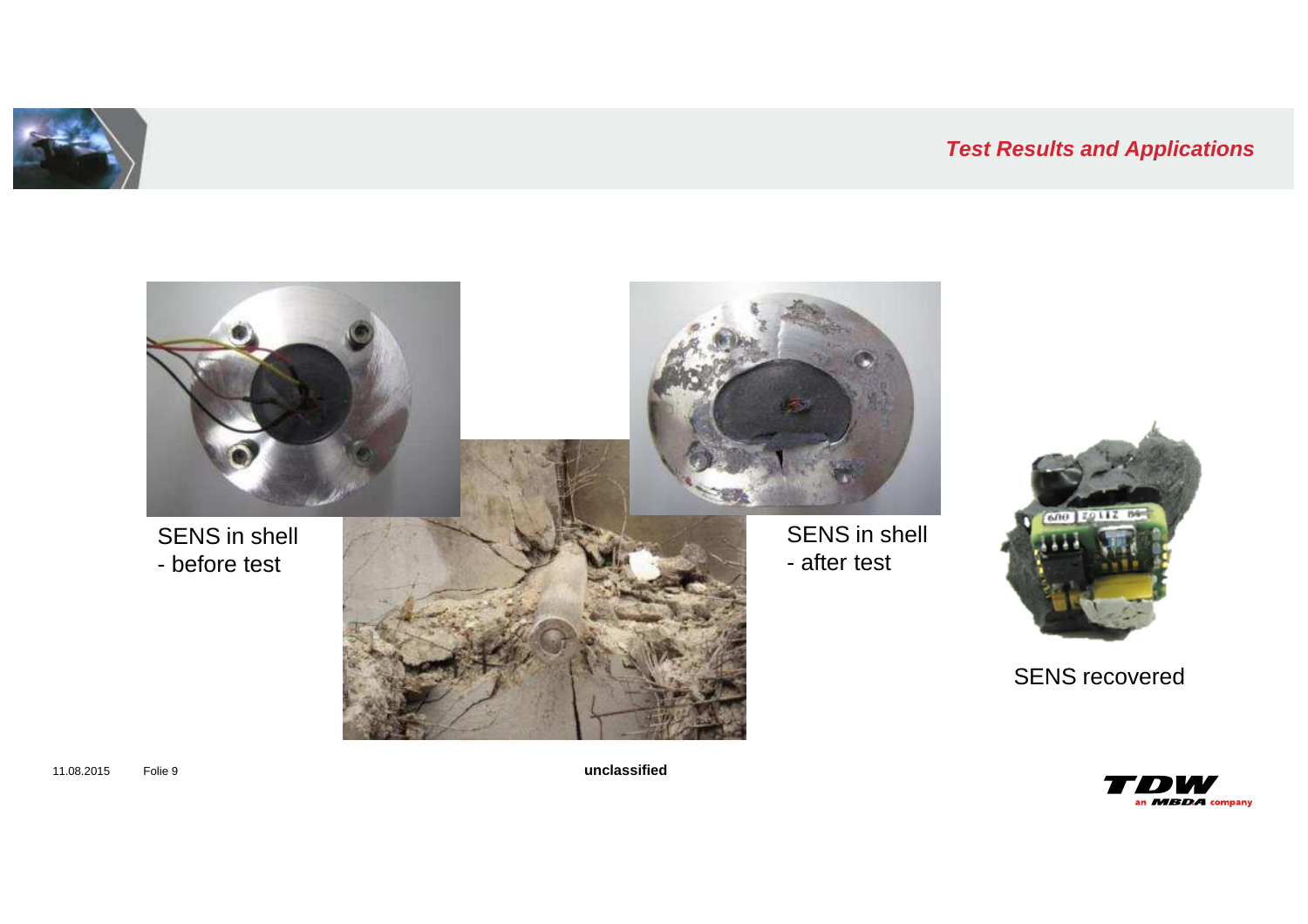



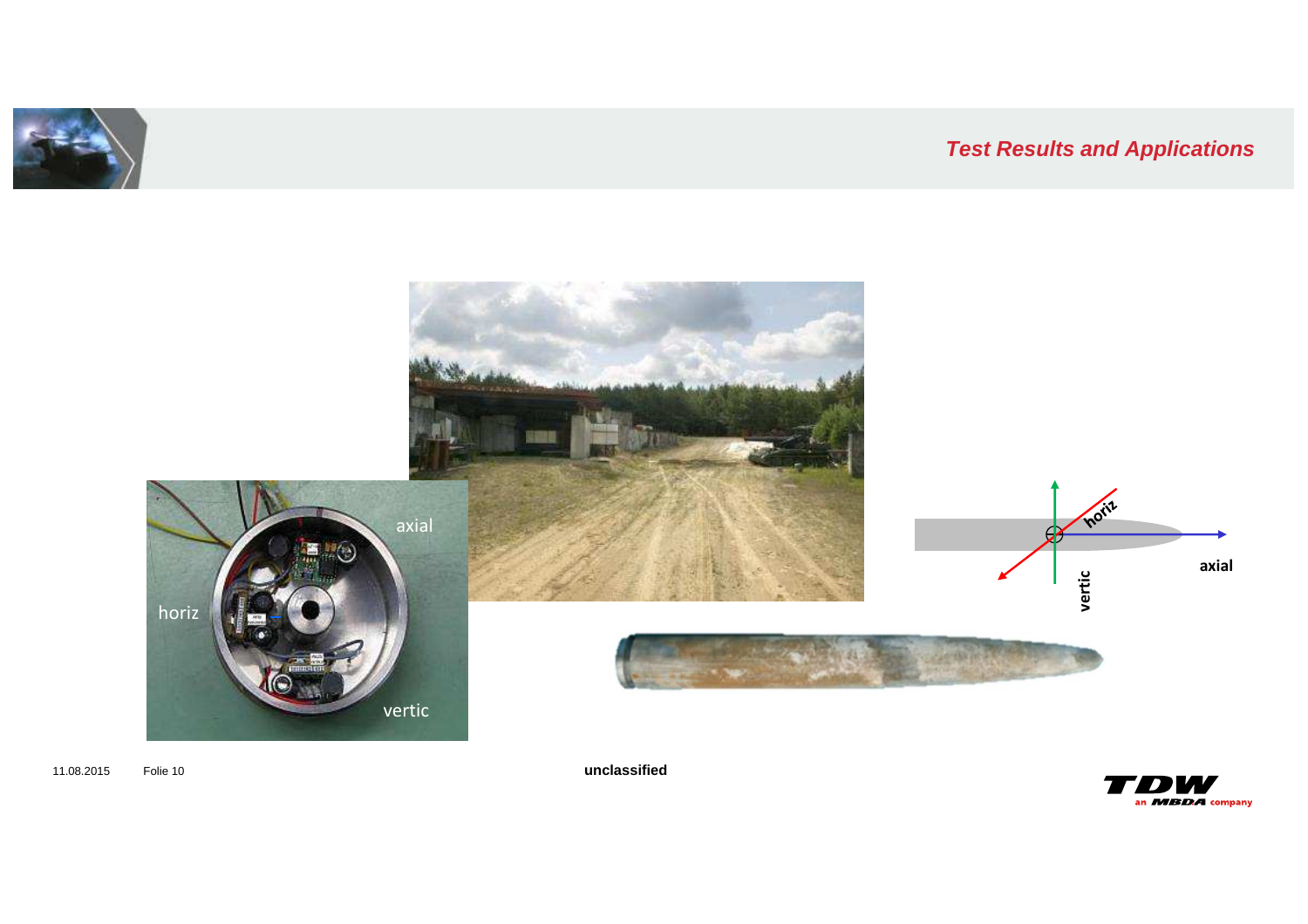



**Acceleration Records** 

 $\blacksquare$ an MBDA company

**unclassified**

11.08.2015 Folie 11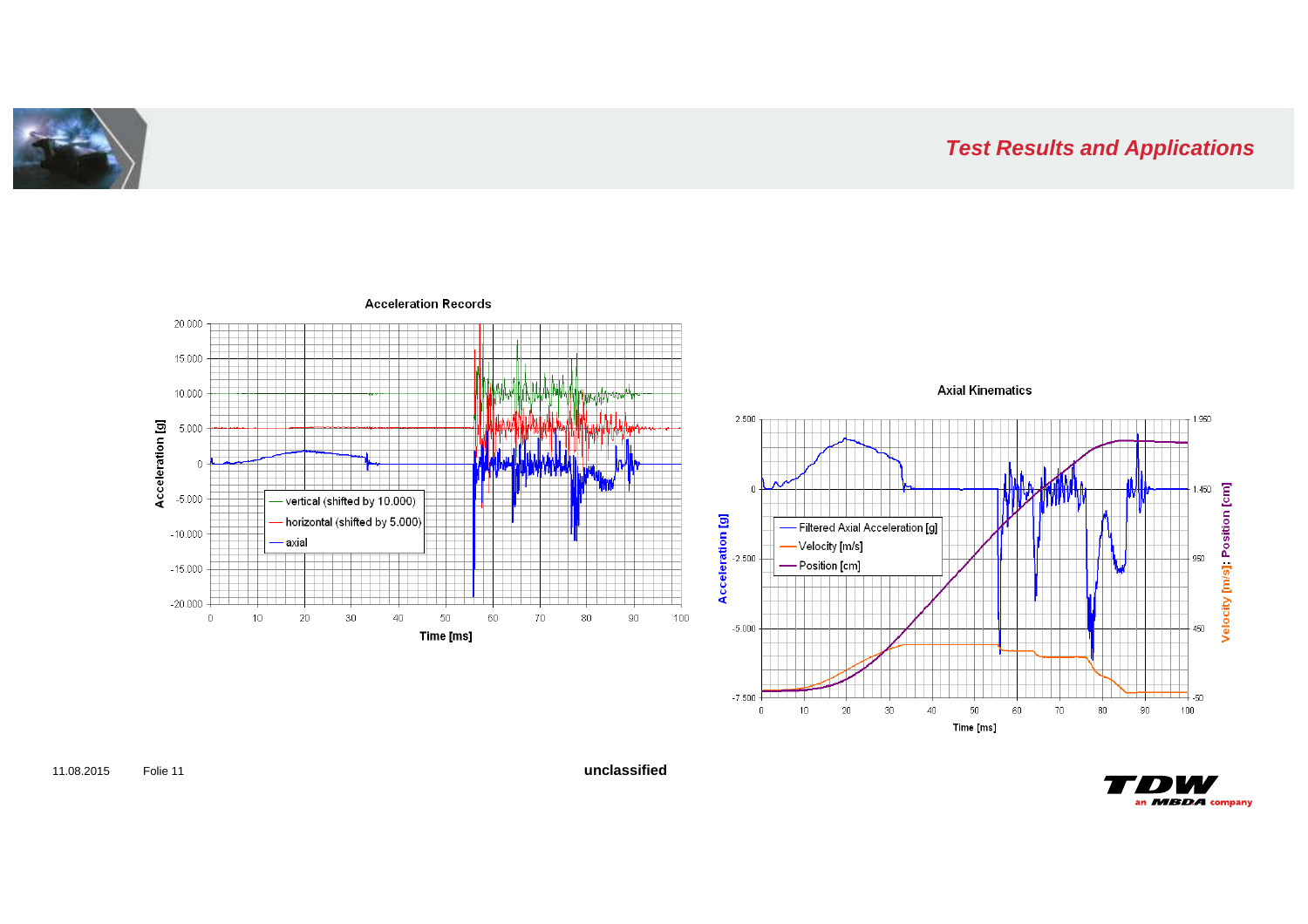





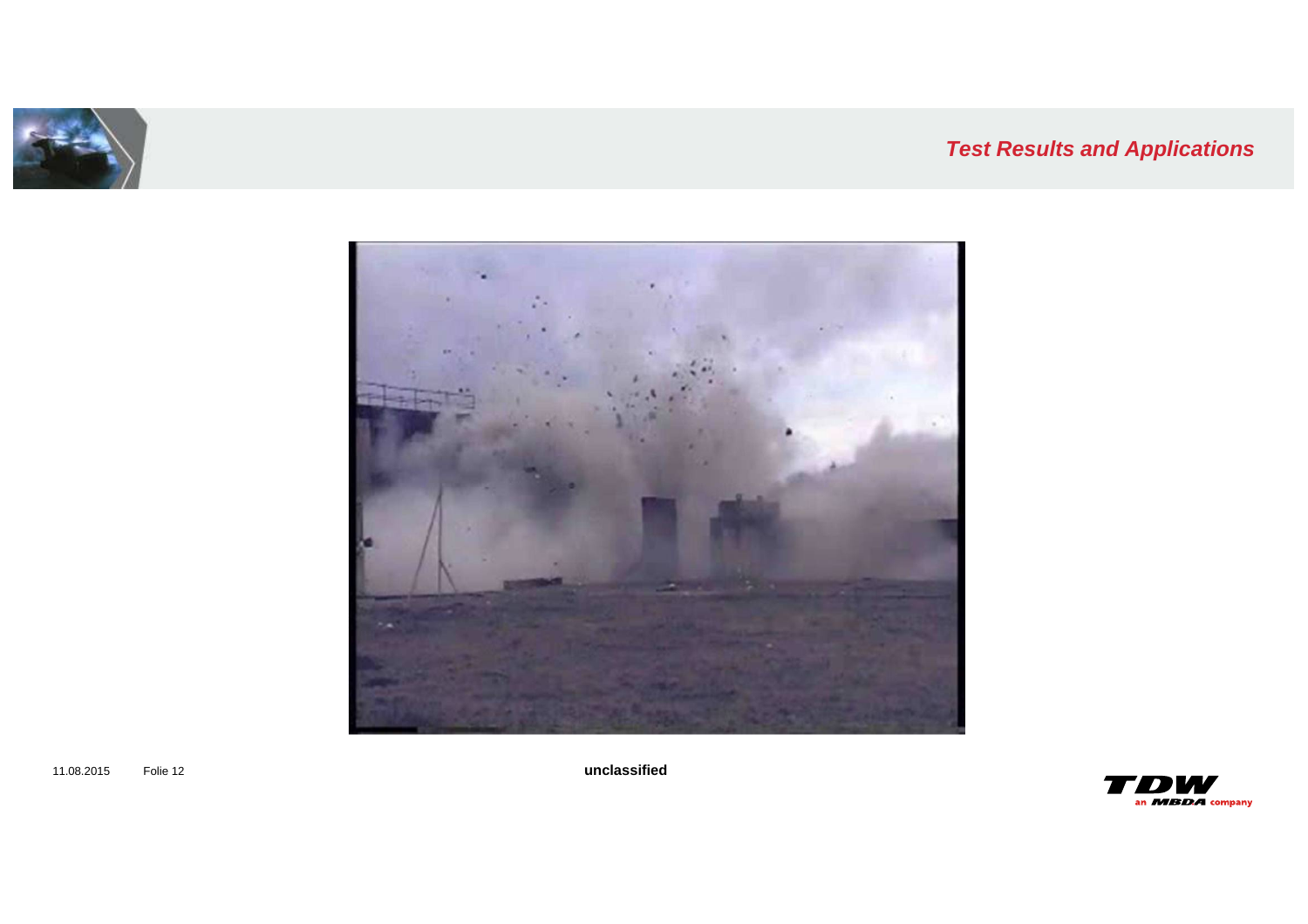

- Next generation SENS will feature:
- Resolution up to 12 Bit
- Higher sample rates
- Extended recording time

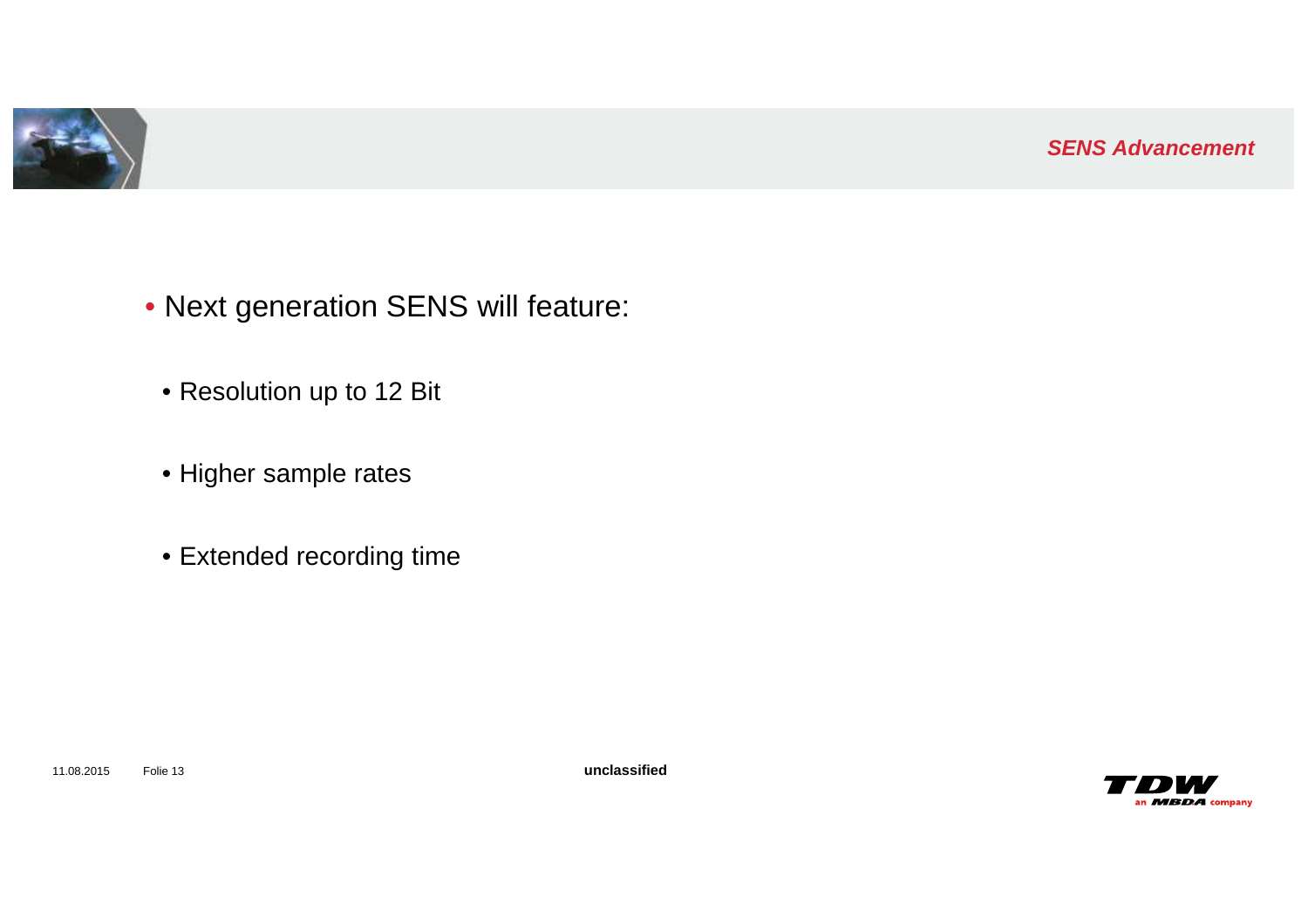

# • SENS…

- is intensively used and tested in projects of TDW
- proved to be reliable
- is considered as important tool for testing penetrators etc.
- can be procured at TDW